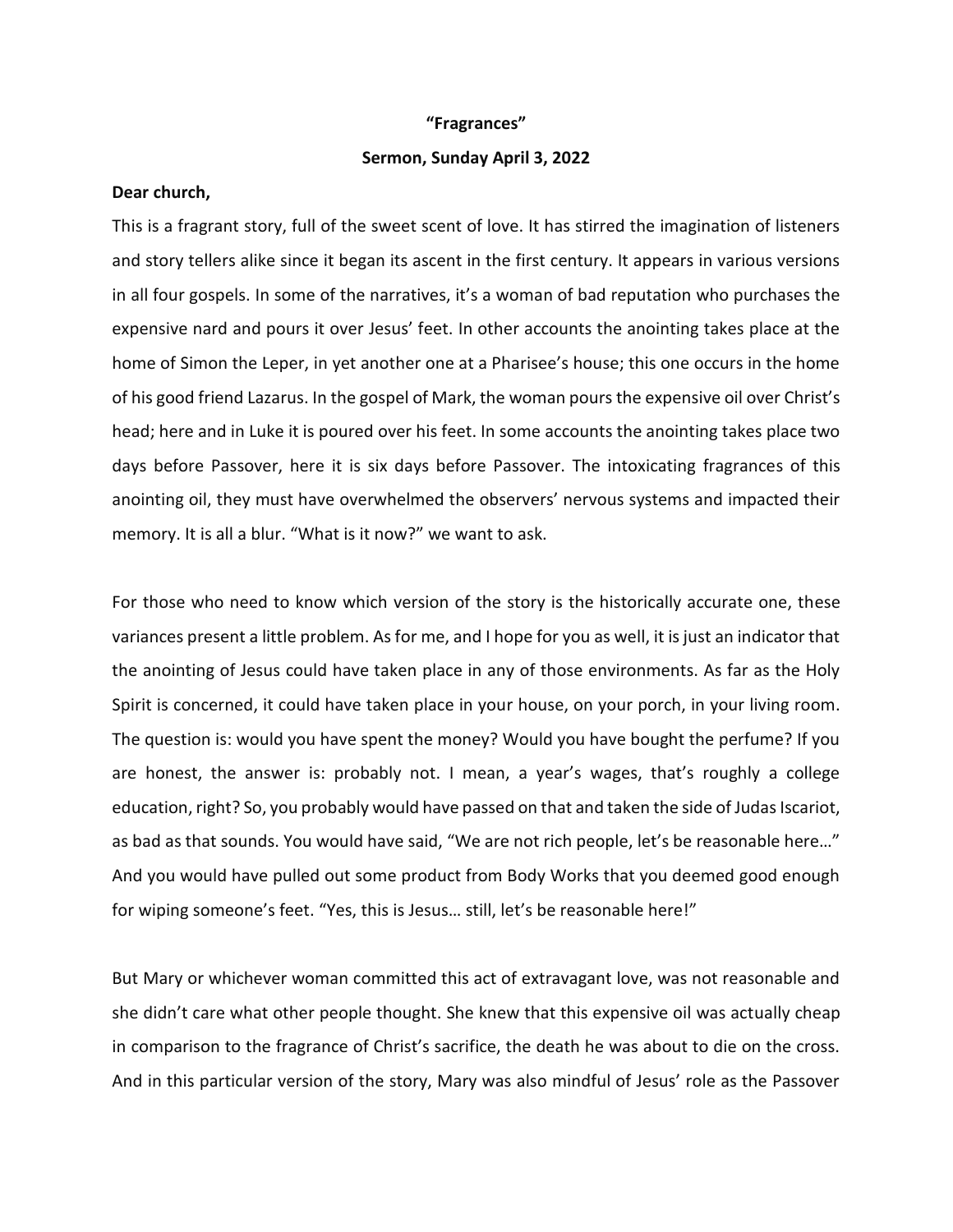Lamb for humanity, an expression that John who recorded this version of the story was fond of. The expression shows up early in his gospel when the Baptist sees Jesus and exclaims, "See, the Lamb of God that takes away the sin of the world!" In the Jewish tradition of the time, the lambs used for the Passover meal had to be inspected six days before the Festival. This anointing, we hear, took place exactly six days before Passover. You think Mary didn't time this? In her mind, a person who pours himself out, who sacrifices his life, deserves the very best. Even if other people think that's unreasonable. This was her choice to make, her money to spend and, like the other Mary's in the gospels, this Mary was a remarkably strong and determined woman.

What does this story mean to us? I have several ideas. One is a bit unorthodox. There are times, I believe, when God encourages us to tone down reason actually and embrace passion. I am not saying that we should abandon reason, but there may be times when we should give the impulse of loving extravagance an outlet and not always think about what's most reasonable. Just imagine if God were reasonable all the time! Would God have created this world with all of its problems and all of its imperfections and a human race that's bent on destroying it? I tell you, we wouldn't exist if God were reasonable! Noah's ark would have never been built if God were reasonable. Jesus wouldn't have died on that awful cross if God were reasonable! We exist because of love. God is love.

When we look through the gospels, we will find several instances of extravagance. Why did Jesus turn six huge stone jars of water into wine, each jar holding between 20 and 30 gallons? That was much more than needed, unless those weddings guests were really thirsty! Why did the Good Samaritan not only rescue the victim but pay for his care in advance, a stranger? Why did Zacchaeus pay back fourfold what he owed to people? The fragrance of the true gospel will lead people to act with unreasonable generosity at times.

What does this story mean to us? Her is another idea… We may look at the courage and strength of character displayed by Mary and the other women mentioned in these anointing stories. In each case, they risk being ridiculed or blamed for making as scene; they risk being rumored about,